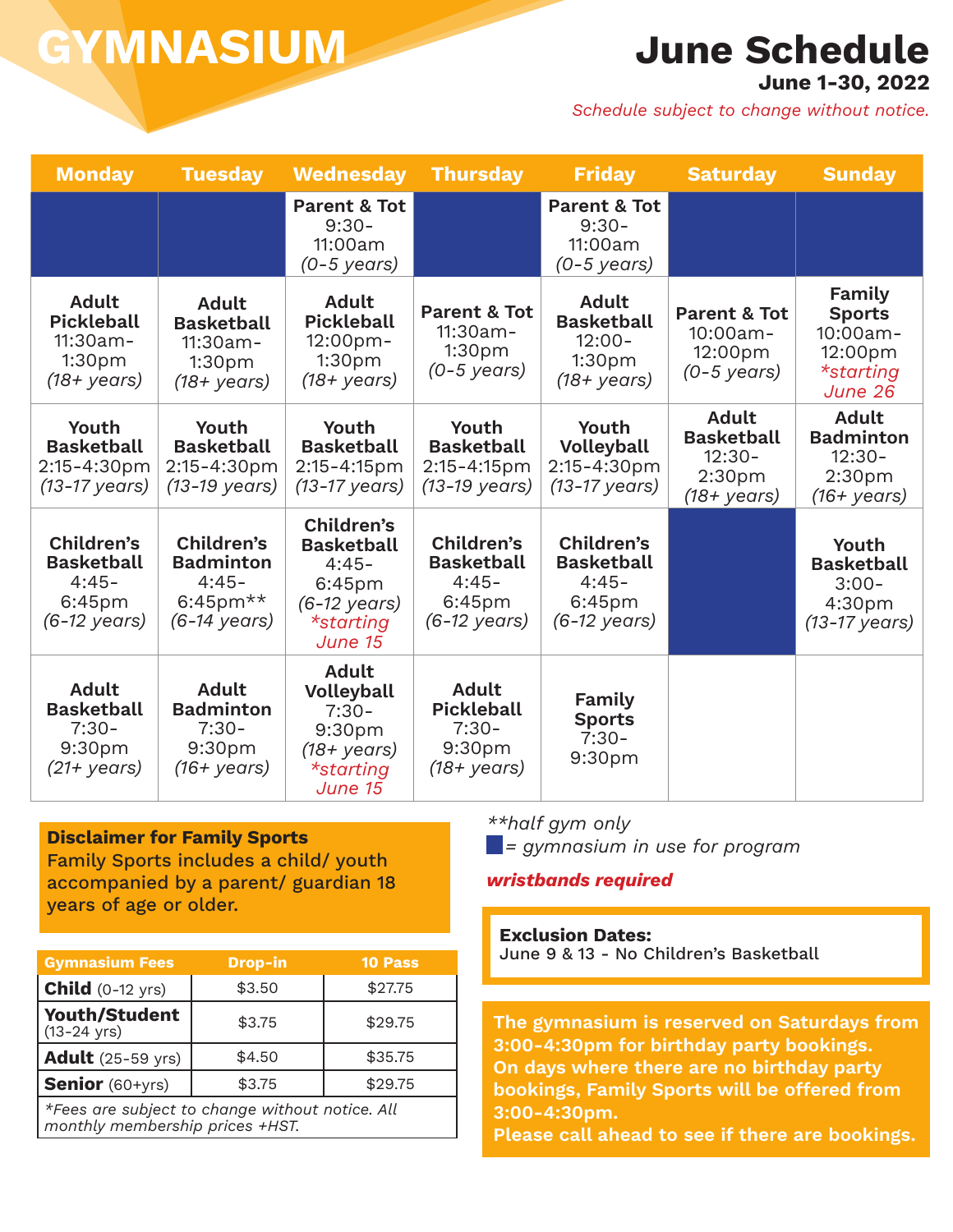### **May Schedule**

**May 1-31, 2022**

*Schedule subject to change without notice.*

### **Gymnasium Code of Conduct**

The Town of Bradford West Gwillimbury's highest priority is the health and safety of our participants and employees. We ask the following be adhered to for the safety of all users.

- Respect fellow participants and the Gym Attendant on duty.
- Clean indoor shoes are required. Close toed shoes must be worn.
- Food or drink is not permitted. With the exception of water.
- The Town of Bradford West Gwillimbury is not responsible for any lost or stolen items.
- Participants are to use equipment respectfully and appropriately at all times.
- Children under the age of 10 must be supervised by an adult.
- Play safe and have fun!

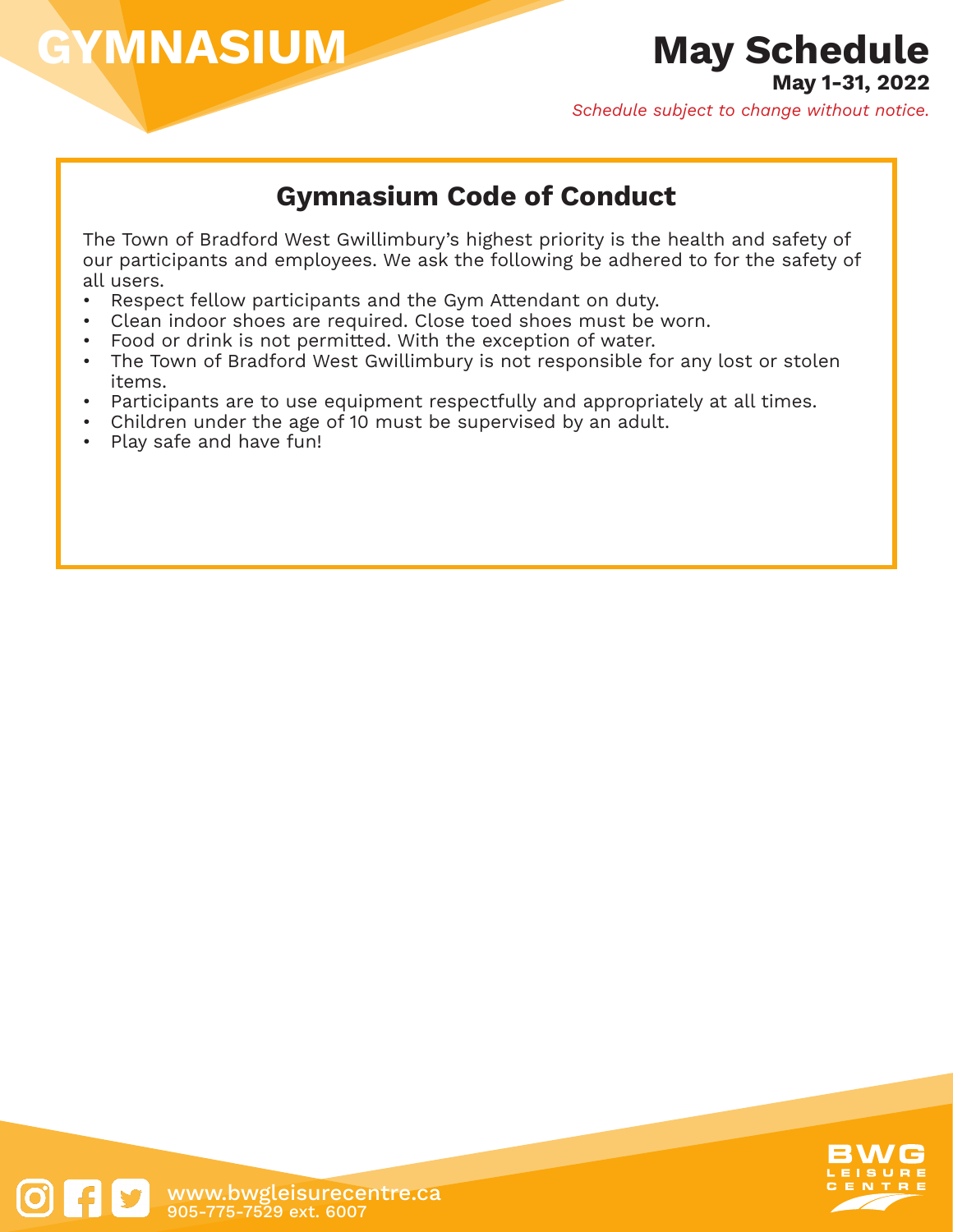## **July Schedule**

**July 2-31, 2022**

*Schedule subject to change without notice.*

| <b>Monday</b>                                                                     | <b>Tuesday</b>                                                                   | <b>Wednesday</b>                                                                  | <b>Thursday</b>                                                                        | <b>Friday</b>                                                                          | <b>Saturday</b>                                                                                 | <b>Sunday</b>                                                                          |
|-----------------------------------------------------------------------------------|----------------------------------------------------------------------------------|-----------------------------------------------------------------------------------|----------------------------------------------------------------------------------------|----------------------------------------------------------------------------------------|-------------------------------------------------------------------------------------------------|----------------------------------------------------------------------------------------|
|                                                                                   |                                                                                  |                                                                                   |                                                                                        |                                                                                        | <b>Parent &amp; Tot</b><br>$9:30-$<br>11:00am<br>$(0-5 \text{ years})$                          | Family<br><b>Sports</b><br>$9:30-$<br>11:00am                                          |
|                                                                                   |                                                                                  |                                                                                   |                                                                                        |                                                                                        | <b>Adult</b><br><b>Basketball</b><br>$11:30am -$<br>1:30 <sub>pm</sub><br>$(18 + \text{years})$ | <b>Adult</b><br><b>Badminton</b><br>11:30am-<br>1:30 <sub>pm</sub><br>(16+ years)      |
| Youth<br><b>Basketball</b><br>$5:00-$<br>7:00pm<br>(13-19 years)                  | Youth<br><b>Badminton</b><br>$5:00-$<br>7:00pm<br>$(12-17 \text{ years})$        | Youth<br><b>Volleyball</b><br>$5:00-$<br>7:00 <sub>pm</sub><br>(12-17 years)      | Youth<br><b>Basketball</b><br>$5:00-$<br>7:00 <sub>pm</sub><br>$(13-19 \text{ years})$ | Youth<br><b>Basketball</b><br>$5:00-$<br>7:00 <sub>pm</sub><br>$(13-19 \text{ years})$ |                                                                                                 | Youth<br><b>Basketball</b><br>$2:00-$<br>3:30 <sub>pm</sub><br>$(13-17 \text{ years})$ |
| <b>Adult</b><br><b>Basketball</b><br>$7:30-$<br>9:30 <sub>pm</sub><br>(21+ years) | <b>Adult</b><br><b>Badminton</b><br>$7:30-$<br>9:30 <sub>pm</sub><br>(16+ years) | <b>Adult</b><br><b>Volleyball</b><br>$7:30-$<br>9:30 <sub>pm</sub><br>(18+ years) | <b>Adult</b><br><b>Pickleball</b><br>$7:30-$<br>9:30pm<br>$(18 + \text{years})$        |                                                                                        |                                                                                                 |                                                                                        |

#### **Disclaimer for Family Sports**

Family Sports includes a child/ youth accompanied by a parent/ guardian 18 years of age or older.

| <b>Gymnasium Fees</b>                           | <b>Drop-in</b> | <b>10 Pass</b> |  |  |
|-------------------------------------------------|----------------|----------------|--|--|
| <b>Child</b> $(0-12 \text{ yrs})$               | \$3.50         | \$27.75        |  |  |
| <b>Youth/Student</b><br>$(13 - 24 \text{ yrs})$ | \$3.75         | \$29.75        |  |  |
| <b>Adult</b> (25-59 yrs)                        | \$4.50         | \$35.75        |  |  |
| <b>Senior</b> (60+yrs)                          | \$3.75         | \$29.75        |  |  |
| *Fees are subject to change without notice. All |                |                |  |  |

*monthly membership prices +HST.*

 *= gymnasium in use for program*

#### *wristbands required*

**Exclusion Dates:** Friday, July 1 - CLOSED Monday, August 1 - CLOSED

Monday, September 5 - CLOSED

**The gymnasium is reserved on Saturdays from 2:00-3:30pm for birthday party bookings. On days where there are no birthday party bookings, Family Sports will be offered from 2:00-3:30pm. Please call ahead to see if there are bookings.**